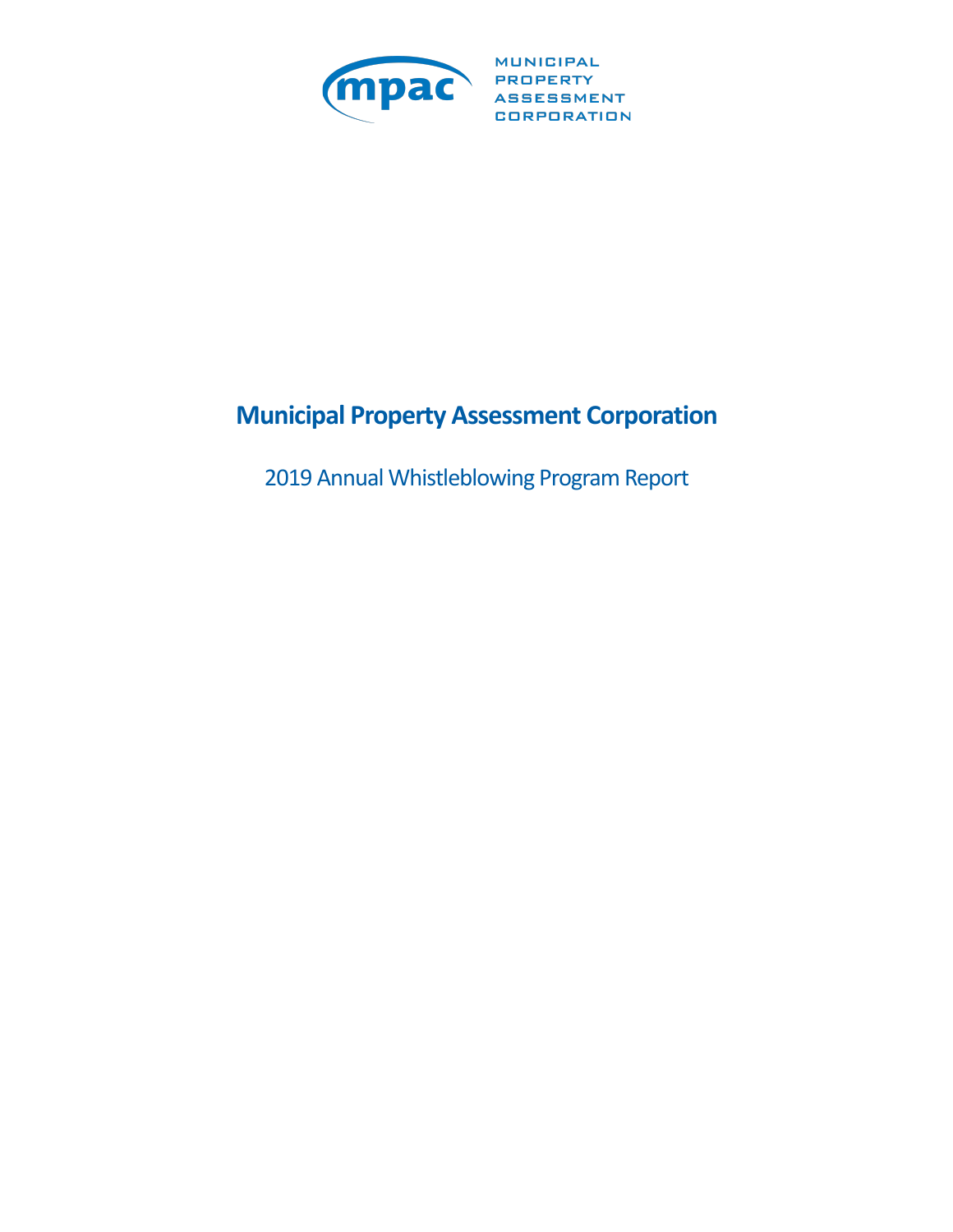

# **Table of Contents**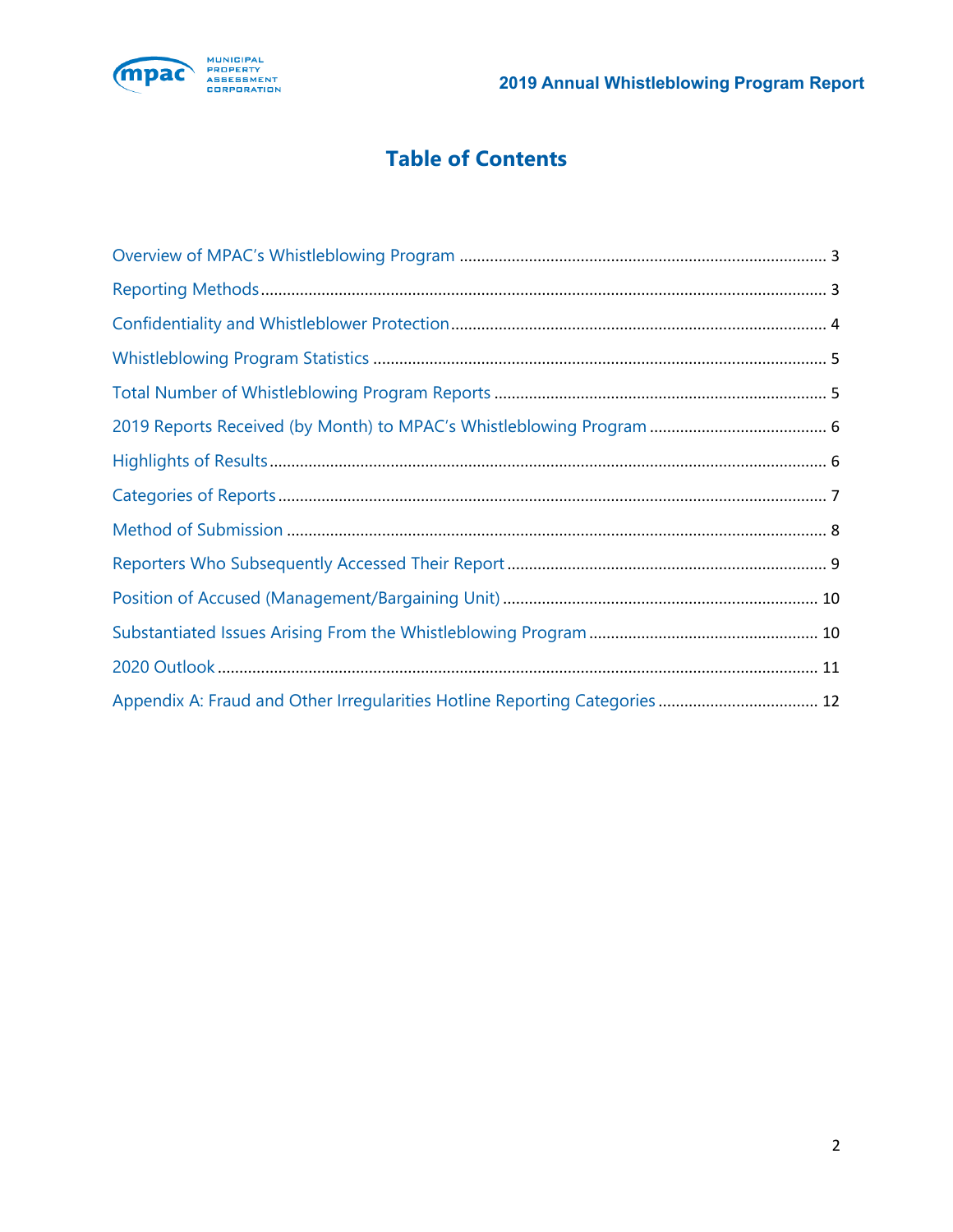<span id="page-2-0"></span>

#### **Overview of MPAC's Whistleblowing Program**

 MPAC's Whistleblowing Program and Fraud and Other Irregularities Policy was fully launched with the ClearView Connects platform to both internal staff and the external public on October 1, 2016. MPAC's Whistleblowing Program provides MPAC employees, stakeholders and the public with an anonymous, confidential and protective disclosure service to report any observed or suspected fraud (or other irregular activity) involving MPAC resources.

 Both the Policy and Program complement MPAC's existing Code of Conduct, which together provide employees with a set of standards and guidelines that ensure that all staff maintain the highest degree of integrity and ethical behaviour in all MPAC business operations and relationships. The Whistleblowing Program supports the concept of openness and transparency in the delivery of public service, and helps to strengthen confidence in MPAC. The Fraud and Other Irregularities Policy provides the guidance that empowers people to take appropriate action on any allegations of prevent, identify, report, investigate, and resolve instances of suspected or actual fraud and other wrongdoing by outlining the appropriate steps to be followed to investigate fraud and other irregularities. These governance instruments, policies, electronic platforms and programs serve to irregularities.

 The Fraud and Other Irregularities Policy and supporting Whistleblowing Program is aligned with Whistleblowing Program is managed and administered by MPAC's Risk Management Branch, which leading industry standards and practices by establishing a strong "speak up" culture. The is independent and accountable to MPAC's Board of Directors.

## **Reporting Methods**

 MPAC's Fraud and Other Irregularities Hotline is the Program's primary reporting channel and is a secure, confidential service available twenty-four (24) hours a day, seven (7) days a week. There are three ways to report a concern through this channel:

1. By phone through MPAC's Fraud and Other Irregularities Hotline: 1-844 863-6313;

2. Online by submitting a report through the confidential, secure website at: <www.clearviewconnects.com>; or

3. By mail: PO Box 11017, Toronto ON M1E 1N0.

The Hotline is operated independently by ClearView Connects, a third-party service agent that MPAC has engaged. All reports and contacts are handled in confidence in accordance with MPAC's Fraud and Other Irregularities Policy. A reporter is not required to provide their name or any other personal information when submitting a report of suspected fraud or other irregularity.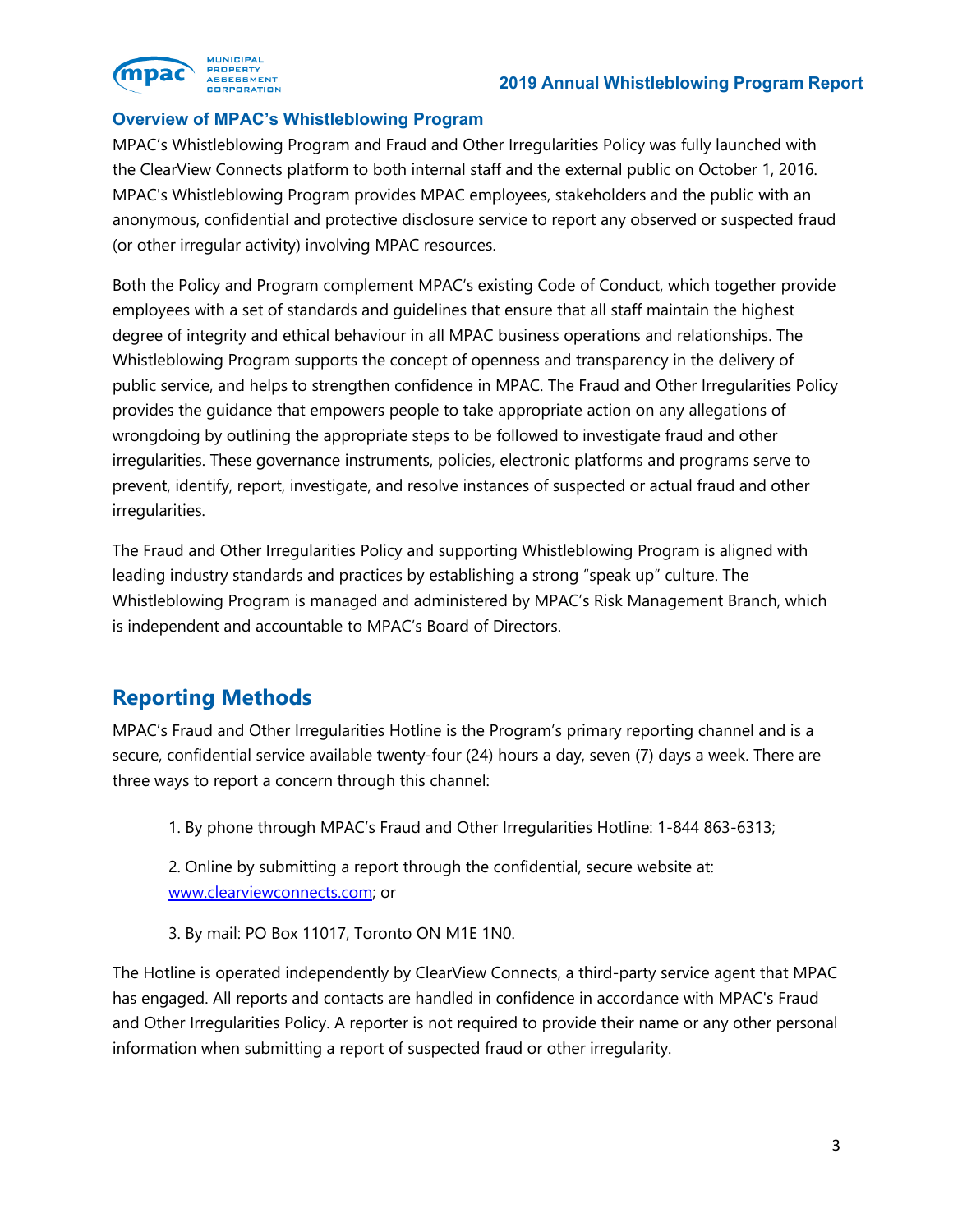<span id="page-3-0"></span>

 All reports, including those that may come through "back" channels like an MPAC department or benefits investigation initiated by a benefits insurer, are collected by or inputted into the ClearView Connects platform. This platform is an independent, external and secure reporting service provider. All reports and contacts are handled in confidence in accordance with MPAC's Fraud and Other facilitate anonymous two-way communication that allows reporters to access their report to track the progress of their report, submit additional information or respond to any requests for additional Irregularities Policy. Reports submitted through ClearView Connects have the functionality to information after submitting their original report.

 As MPAC's Risk Management Branch collects the information from the ClearView Connects service provider, it reviews all disclosures to determine if a report warrants further investigative action. If so, the Branch coordinates with other business areas to direct the investigative work necessary to bring timely closure to the case.

## **Confidentiality and Whistleblower Protection**

 All information collected through MPAC's Whistleblowing Program is kept strictly confidential. MPAC respects the privacy of reporters and recognizes that anonymity and/or confidentiality is an essential  the provisions of the *Municipal Freedom of Information and Protection of Privacy Act*. For instance, if a reporter provides any personal information, it will be collected under the *MPAC Act* and will be used strictly for the purposes of investigating the whistleblowing matter that is being reported. key success factor for any ethics program. The information that is provided is further protected by

 Whistleblower protection does not stop with security and confidentiality. The effectiveness of MPAC's fraud prevention and detection activities, including its Fraud and Other Irregularities Hotline, reprisal. Where reprisal is suspected or evident, the Whistleblower Protection Statement provides guidance on actions to be taken. Actions include invoking discipline if reprisals are evident. is dependent on employees being able to report suspected cases of wrongdoing without fear of

### **Communication**

 The primary communication objective for MPAC's Whistleblowing Program is to build trust and program's communication strategy also includes reinforcement of MPAC's commitment to an ethical confidence that each report will be investigated thoroughly with appropriate action taken. MPAC made a strategic decision to maximize the program's visibility to the staff and public by referencing it in prominent places on well-used channels like mpac.ca, MPAC's internal intranet, or on posters located throughout MPAC's offices. The Branch is investigating other ways to further promote the Program. awareness among employees, property taxpayers and stakeholders about ethics reporting. The workplace by providing a clear and simple understanding of the reporting process, and instilling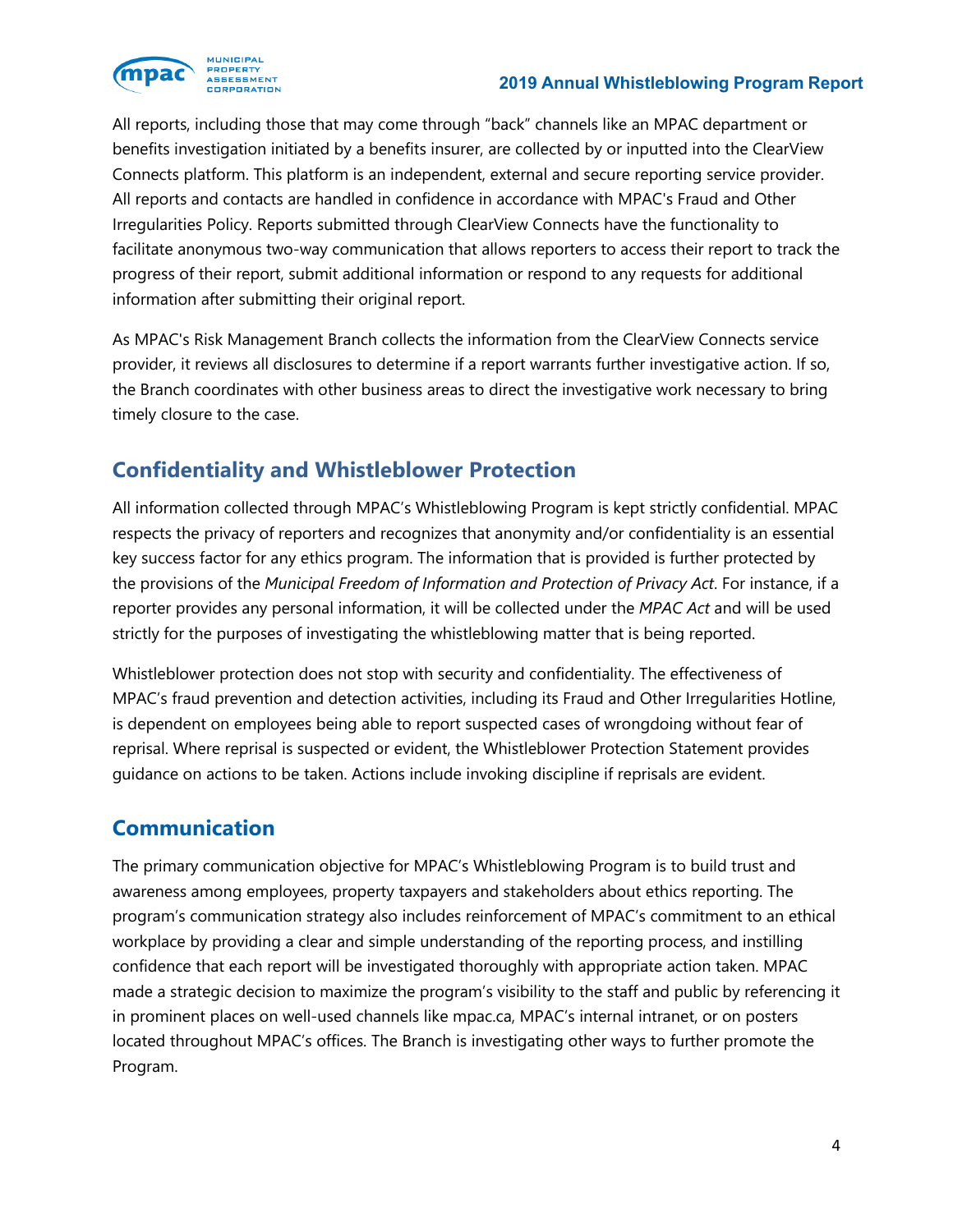<span id="page-4-0"></span>

### **Whistleblowing Program Statistics**

 Since the inception of MPAC's Whistleblowing Program in October 2016, MPAC has received a total of 74 Whistleblowing reports. Of these reports, 46% were found to be substantiated, with 30% of these being non-compliant with MPAC policies and 16% being compliant with MPAC policies.



### **Total Number of Whistleblowing Program Reports**

 received compared to the previous year. This decrease is mostly seen in cases relating to external reports of potential inaccurate property assessments relating to building permits. In 2019, MPAC received a total of 16 Whistleblowing reports, which is a 47% decrease in reports

 There were eight reports submitted by external resources and eight reports submitted by internal MPAC staff. Of these reports, nine were received through ClearView Connects, which is MPAC's transcribed into the ClearView Connects reporting system. All of the reports submitted directly through ClearView Connects to the Whistleblowing Program were anonymous submissions. There have been no reports of any acts of reprisal occurring against any MPAC employee who submitted a Whistleblowing report in good faith. independent external service provider's hotline, and seven were received through other methods and

In 2019, Substantiated reports were divided into two sub-categories to provide more clarity:

1. Substantiated – Non-compliant with MPAC Policies - allegation was accurate and constituted as fraud or other irregularity (e.g. Pure fraud or other irregularity by an MPAC employee). Typically intentional in nature.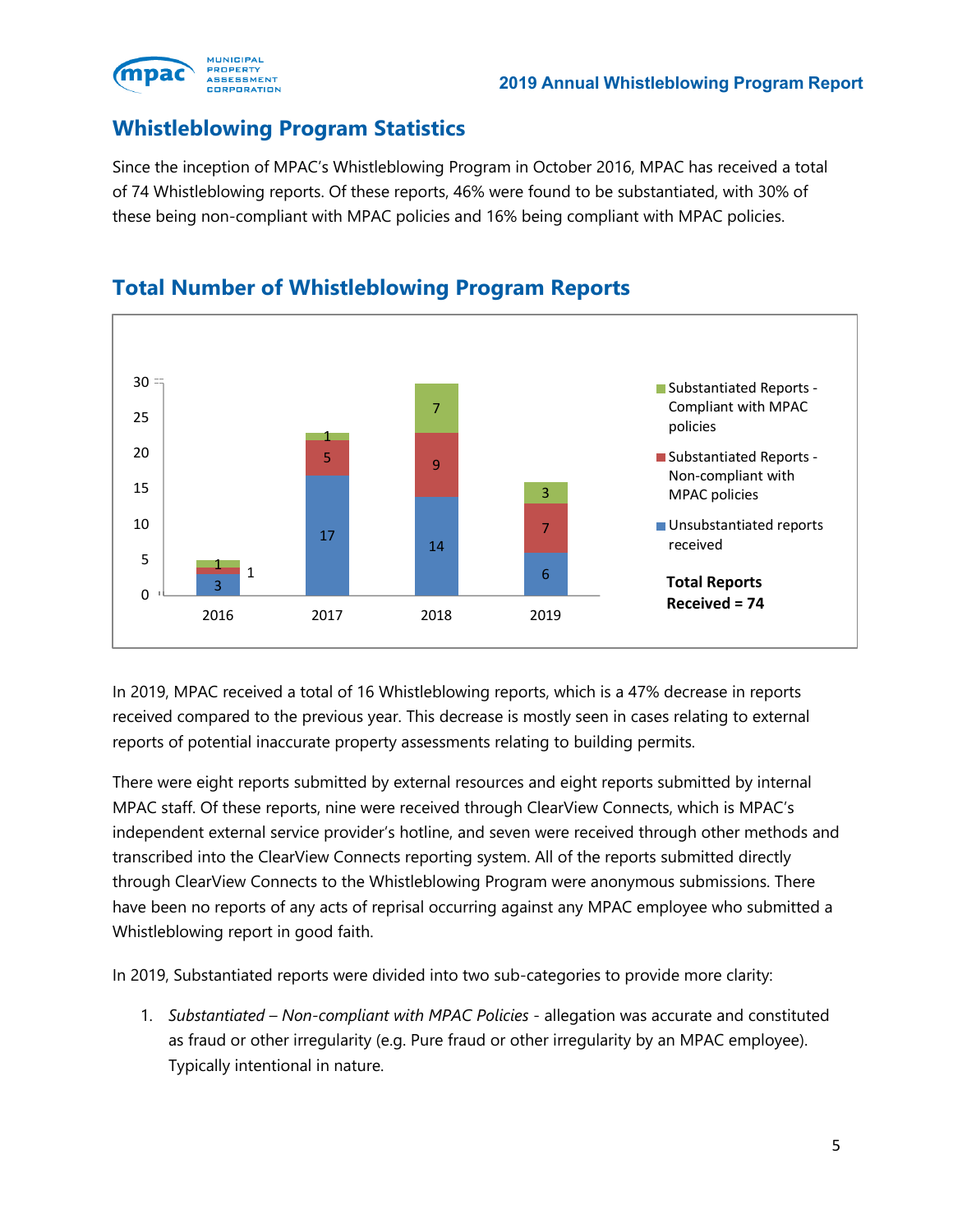<span id="page-5-0"></span>

2. *Substantiated - Compliant with MPAC policies* – allegation was accurate but does not constitute fraud or other irregularity. (e.g. Issue, error, process or policy gap identified needing action however no direct violation of an MPAC policy). Typically unintentional in nature.

Of the 16 reports submitted to MPAC's Whistleblowing Program, 10 were substantiated and five were found to be unsubstantiated. One report was still under investigation as of December 31, 2019. Of the 10 substantiated reports, seven were substantiated as non-compliant with MPAC policies (allegation was accurate and constituted as fraud or other irregularity) and three were substantiated but compliant with MPAC policies (allegation was accurate but does not constitute fraud or other irregularity). Disciplinary action was imposed in all substantiated – non-compliant with MPAC Policies cases.



# **2019 Reports Received (by Month) to MPAC's Whistleblowing Program**

# **Highlights of Results**

Whether a case is substantiated or not, there are many intangible benefits resulting from every investigation including:

- Improved awareness and education of ethics, fraud, freedom of information and privacy
- Targeted review and communication of Code of Conduct and other relevant Policies
- Improved processes and adherence to policies
- Opportunity to educate the public on MPAC's processes and policies
- Strengthened internal management controls
- Improved accuracy of MPAC's data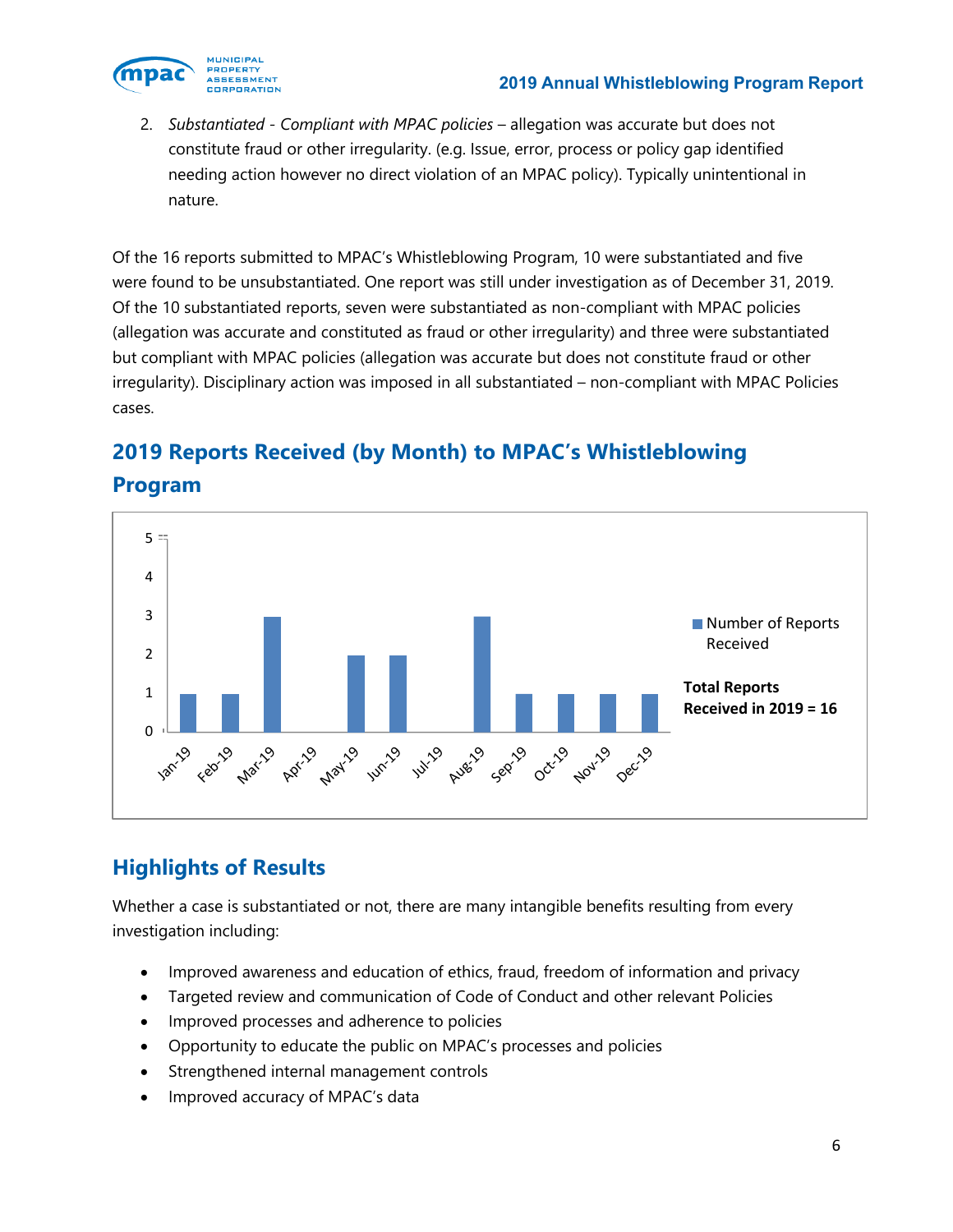

<span id="page-6-0"></span>

## **Categories of Reports**

The table below summarizes the number of reports received to December 2019 by report category since the inception of the Fraud and Other Irregularities Hotline in 2016.

|                                                           | <b>Number of Reports</b> |               |                          |          |              |  |
|-----------------------------------------------------------|--------------------------|---------------|--------------------------|----------|--------------|--|
| <b>Report Category</b>                                    | 2016                     | 2017          | 2018                     | 2019     | <b>Total</b> |  |
| Violation of Laws, Regulations, Policies or<br>Procedures |                          | 14            | 16                       | 8        | 39           |  |
| Theft, Embezzlement, Fraud                                |                          | 3             | 4                        | 3        | 11           |  |
| Unethical Conduct and Conflict of Interest                | 2                        | $\mathcal{P}$ | 4                        | 2        | 10           |  |
| Manipulation or Falsification of Data                     |                          |               | $\overline{\phantom{0}}$ | 0        | 4            |  |
| Data Security and Privacy                                 | $\Omega$                 | $\mathcal{P}$ | $\mathcal{P}$            | 3        |              |  |
| Management/Supervisor                                     | $\Omega$                 | 0             | 1                        | $\Omega$ |              |  |
| <b>Products and Customer Service</b>                      | $\Omega$                 | $\Omega$      | 1                        | 0        |              |  |
| Other - Miscellaneous/Undefined                           | 0                        |               | $\Omega$                 | 0        |              |  |
| Total                                                     | 5                        | 23            | 30                       | 16       | 74           |  |

The majority of cases noted above in the Violation of Laws, Regulations, Policies or Procedures category are related to potential violations of the Code of Conduct and procedures relating to completing accurate property assessments. Benefits fraud is the most common occurrence within the second most common category of Theft, Embezzlement and Fraud.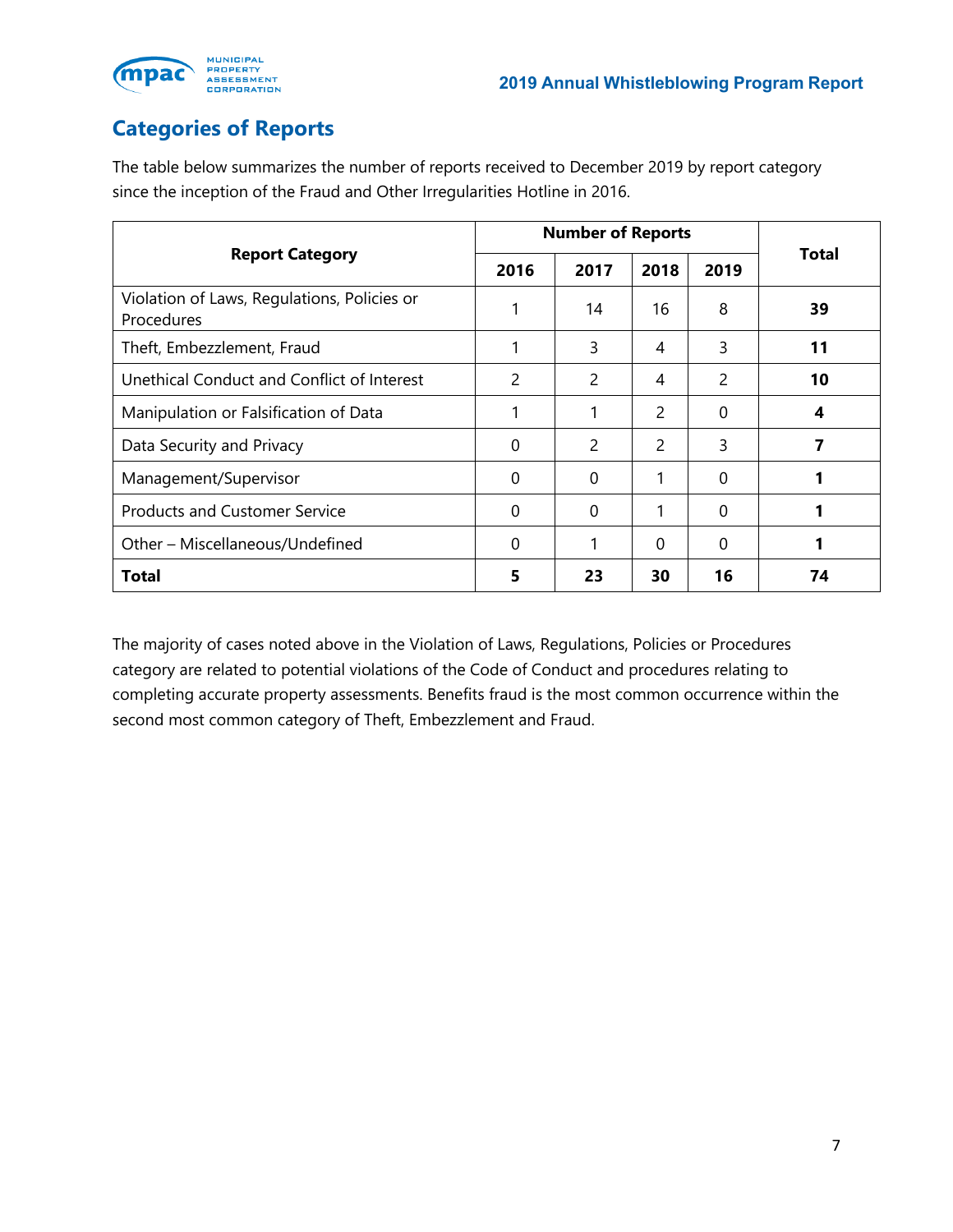<span id="page-7-0"></span>

## **Reports by Reporter Type**

In 2019, an equal number of reports were received from the public and from internal staff, which also includes any reports received through other departments and transcribed into the ClearView Connects System.

|                                                          | <b>Number of Reports</b> |      |      |      |              |  |
|----------------------------------------------------------|--------------------------|------|------|------|--------------|--|
| <b>Reporter Type</b>                                     | 2016                     | 2017 | 2018 | 2019 | <b>Total</b> |  |
| Public                                                   |                          | 18   | 16   | 8    | 43           |  |
| Employee                                                 | 3                        |      | 14   | 8    | 30           |  |
| <b>MPAC Stakeholder</b><br>(i.e. Supplier, Municipality) |                          | 0    | 0    | 0    |              |  |
| Total                                                    | 5                        | 23   | 30   | 16   | 74           |  |

MPAC always investigates suspected acts of fraud or other irregularities that are brought to its attention. We continue to promote the Whistleblowing Program and encourage both employees and external stakeholders to utilize the Program to report any suspected acts of fraud or other irregularity.

### **Method of Submission**

Reporters may file a report by internet, by phone using a toll-free number, by email and by traditional mail. Additional reports are also collected from other departments across MPAC and transcribed into the ClearView Connects system. The table below shows the reports received by method of submission. In 2019, more than half of the reports received were through the ClearView Connects website or by telephone to the Fraud and Other Irregularities Hotline.

| <b>Method of Submission</b>                                      | 2016 | 2017 | 2018 | 2019 | <b>Total</b> |  |
|------------------------------------------------------------------|------|------|------|------|--------------|--|
| Website                                                          |      | 12   | 16   | 4    | 33           |  |
| Phone - Live Agent                                               | 0    | 4    | 3    | 5    | 12           |  |
| Mail                                                             | 0    | 0    |      | 0    |              |  |
| Outside of ClearView<br><b>Connects Hotline</b><br>(Transcribed) | 4    |      | 10   |      | 28           |  |
| <b>Total</b>                                                     |      | 23   | 30   | 16   | 74           |  |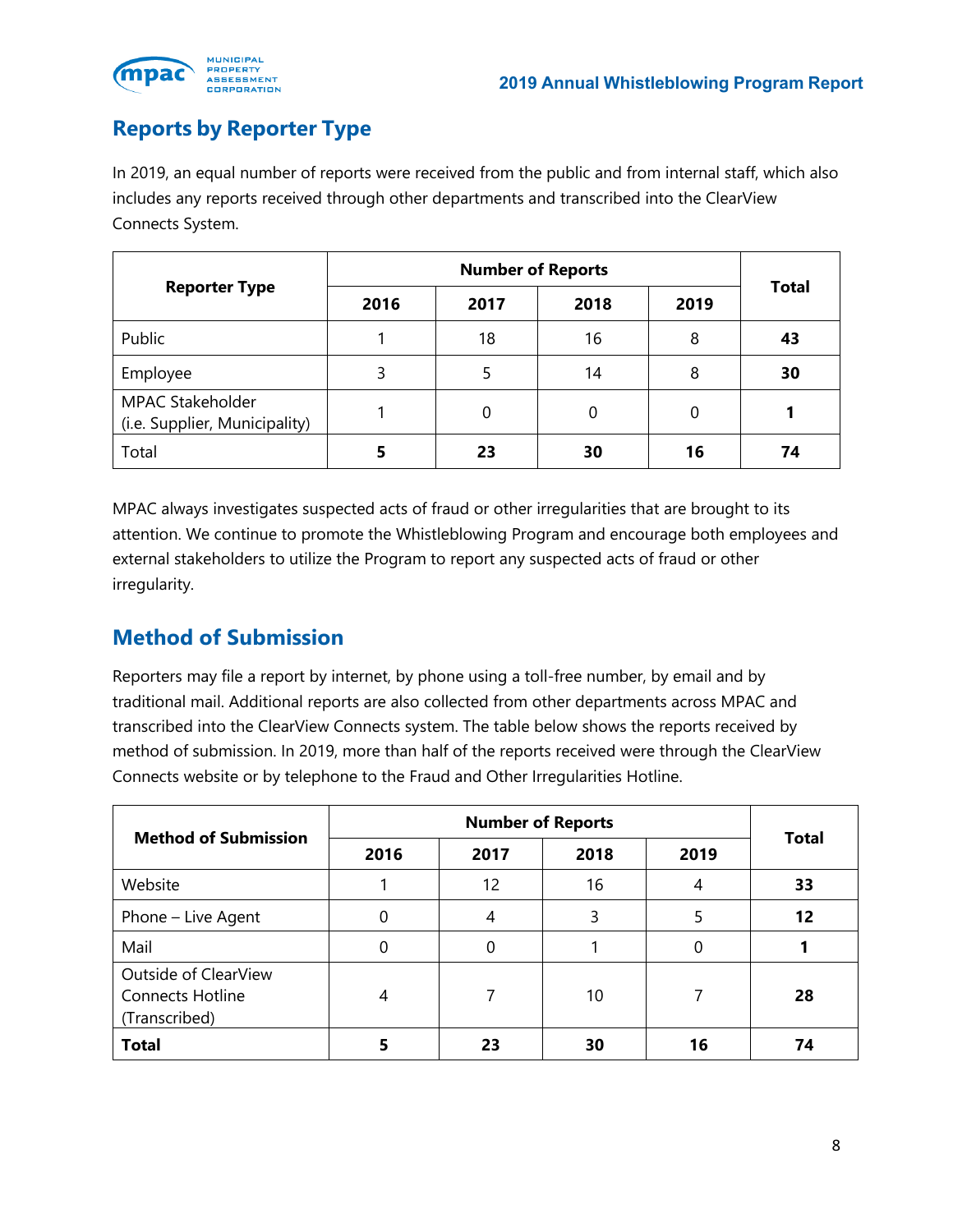<span id="page-8-0"></span>

MPAC has seen consistent use of the ClearView Connects platform representing 62% of the total cases received. This demonstrates the value of having a secure, confidential reporting system in which an employee or member of the public may submit an anonymous report with confidence that it will be investigated.

### **Reporters Who Subsequently Accessed Their Report**

The Fraud and Other Irregularities Hotline allows a reporter to access their report and to communicate with MPAC's reviewer while remaining anonymous after submitting their original report. This feature allows the reporter to submit additional information, track the progress of the case, and respond to any follow-up questions. In 2019, three reporters accessed their report after submission of the original report.

| <b>Reviewed Report</b>                              | <b>Number of Reports</b><br>In 2019 | Percentage |
|-----------------------------------------------------|-------------------------------------|------------|
| Yes                                                 |                                     | 19%        |
| No                                                  | 6                                   | 38%        |
| N/A - Report transcribed into ClearView<br>Connects |                                     | 43%        |
| <b>Total</b>                                        | 16                                  | 100%       |

On average, investigations submitted through MPAC's Fraud and Other Irregularities Hotline have taken four to six weeks to complete. An investigation is completed as quickly as possible and many cases are closed within one month of receipt. More complex investigations or where additional information is required before proceeding with the investigation may take more time.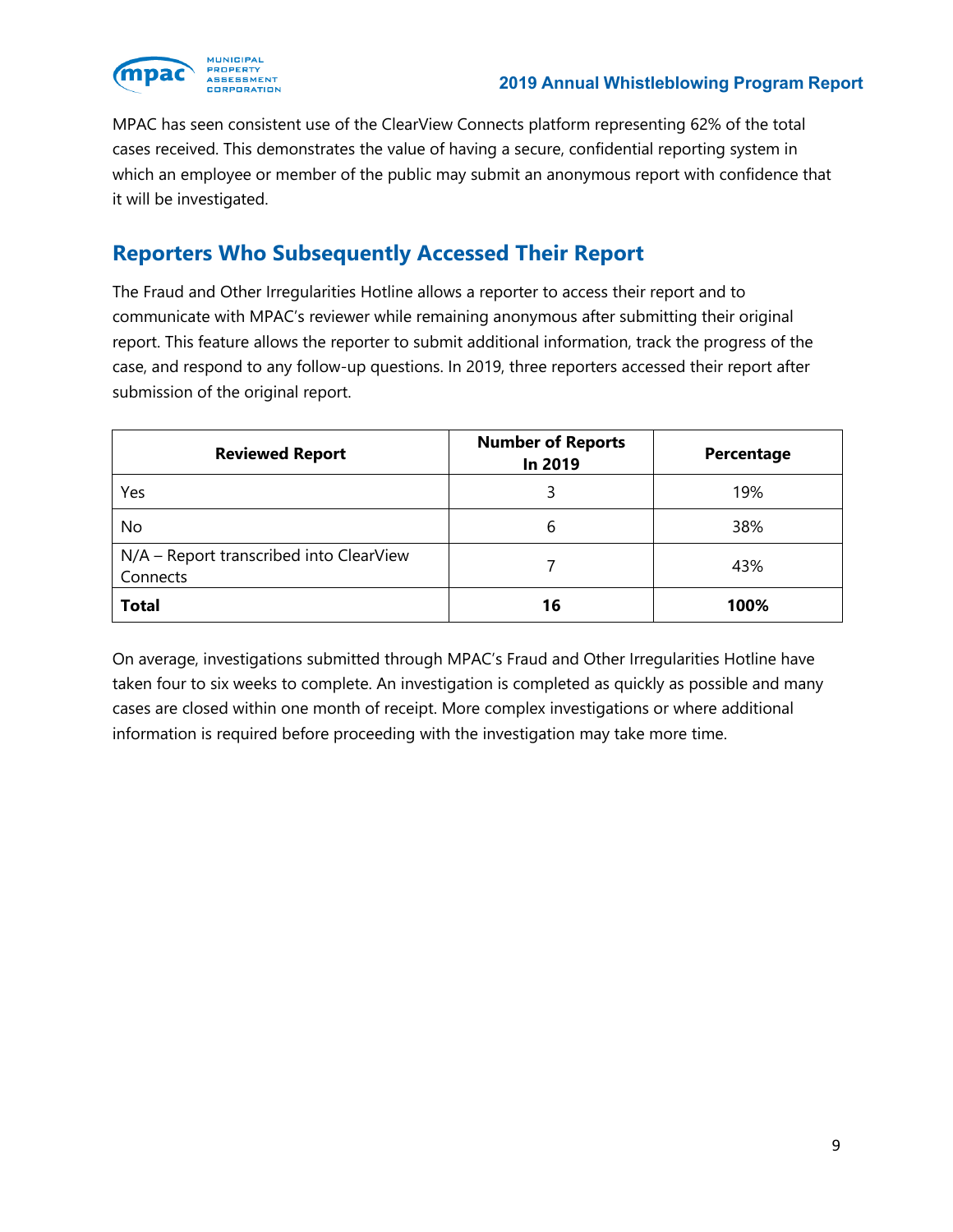<span id="page-9-0"></span>

|                                                                | <b>Number of Reports</b> |               |      |          |              |
|----------------------------------------------------------------|--------------------------|---------------|------|----------|--------------|
| <b>Position</b>                                                | 2016                     | 2017          | 2018 | 2019     | <b>Total</b> |
| <b>Bargaining Unit Employee</b>                                | 3                        | 5             | 10   | 9        | 27           |
| Management                                                     | $\overline{2}$           | $\mathcal{P}$ | 4    | 3        | 11           |
| MPAC (General) - Process related/Data<br>accuracy              | 0                        | 10            | 15   | 4        | 29           |
| Other - e.g. MPAC Stakeholder (I.e.<br>Supplier, Municipality) | $\Omega$                 | 6             | 0    | $\Omega$ | 6            |
| Outside of Scope                                               | $\Omega$                 | $\mathbf 0$   | 1    | $\Omega$ |              |
| Total                                                          | 5                        | 23            | 30   | 16       | 74           |

### **Position of Accused (Management/Bargaining Unit)**

### **Substantiated Issues Arising From the Whistleblowing Program**

Below is a summary of the substantiated reports that were investigated and closed in 2019:

#### **Incorrect or missing assessment data**

There were two reports that identified incorrect or missing assessment data on various properties. In each case, the field offices were notified for possible re-inspection of the property. The accuracy of data and property details were confirmed and/or updated to reflect findings resulting from the property inspection. Reporters were guided to mpac.ca for additional information and education on MPAC's assessment process and property records were updated as appropriate.

#### **Non-adherence to policy and/or procedure**

There was one report that was found to be substantiated as a non-adherence to MPAC's Code of Conduct. In this instance, a manager made changes to an employee's property without following appropriate policies and protocol. As a result, there was individual coaching and counsel discussion to the manager to reinforce policy and procedures. Communication was also sent to all employees regarding accessing information in the course of employment and the manager was issued a fiveday suspension.

#### **Fraud - Fraudulent benefits claim(s)**

There were two cases in 2019 of fraudulent benefits claims being submitted to our benefits provider totalling over \$19,000. In each case, the employee(s) were terminated and required to pay back the full amount of fraudulent claim(s). To increase awareness, a presentation was provided to all managers on the subject of benefits fraud and communication was delivered to all employees on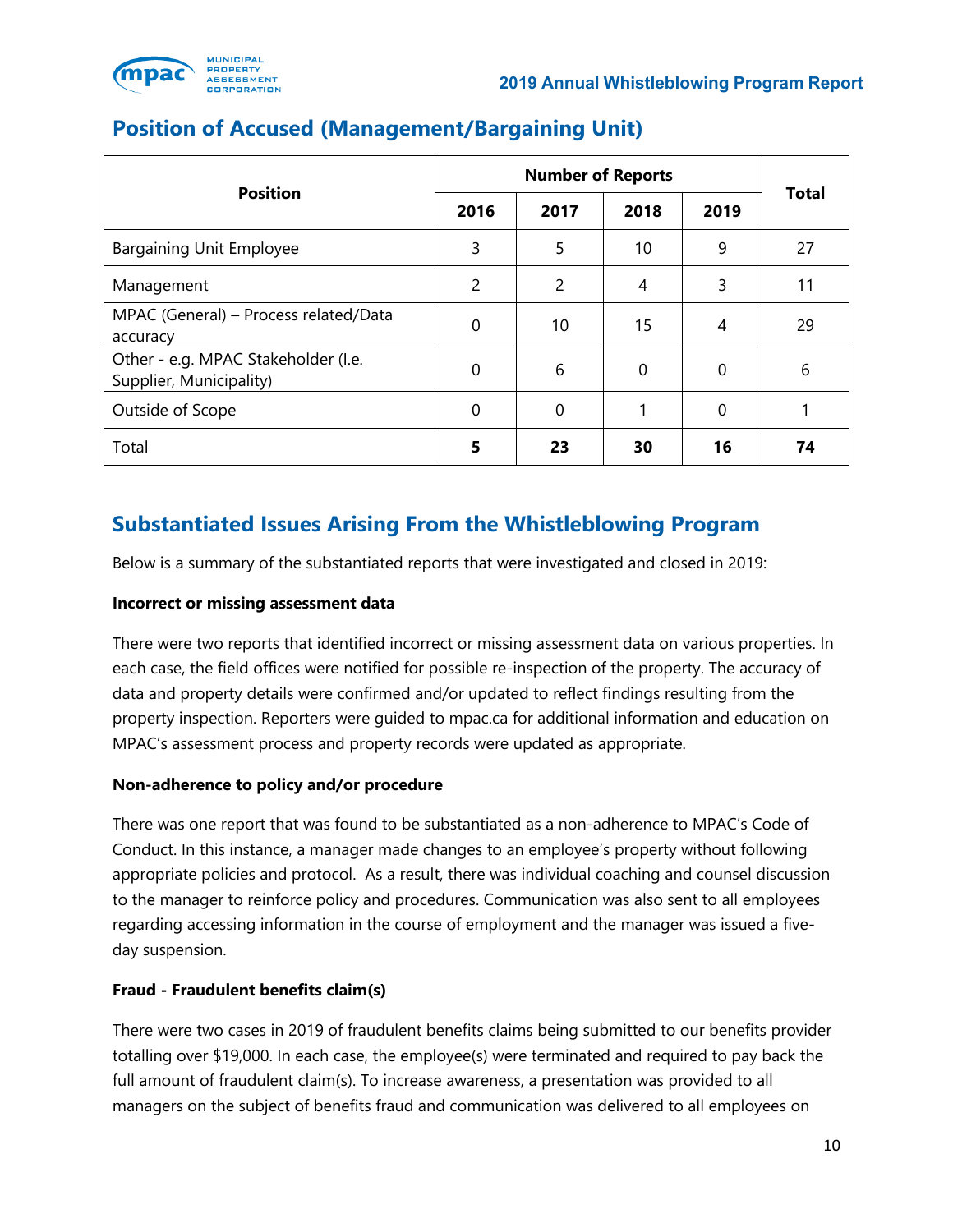<span id="page-10-0"></span>

 benefits fraud, outlining what constitutes benefits fraud, what the impacts are and what the consequences would be.

#### **Fraud - Employee using MPAC resources for fraudulent activity**

 One report was received concerning an employee using MPAC resources to conduct personal fraudulent activity in an MPAC office. The employee in this case was using MPAC resources (photocopier, paper, time) to alter information on their driver's licence. Disciplinary action was taken and the employee was terminated.

#### **Data Security and Privacy – Freedom of Information violation**

 There were two substantiated reports of Freedom of Information violations. In each matter, there was a thorough investigation. One of the reports was substantiated as compliant with MPAC policies. The took place as neither the email nor the attachments contained personal, financial or any other that was specific to their property. This case was substantiated as a violation and resulted in disciplinary action. To prevent this issue from reoccurring, a reminder memo was also sent to all staff reminding them of their obligations under MPAC's Code of Conduct, privacy law and appropriate access and use of MPAC information for business purposes only. investigation concluded an email was sent to an unintended recipient, however no privacy breach sensitive information. The second case involved an employee viewing property information that was not within their assigned work and shared the information accessed with a person outside of MPAC

#### **Manipulation or Falsification of Data/Misappropriation of company time, and/or resources**

 suspension of work. As a result, additional regular proactive routine performance checks are in place and ongoing management of employee performance. Two cases involved company time theft. Each employee was disciplined accordingly with temporary

 All of the above noted substantiated cases resulted in actions and control measures to prevent similar cases from occurring again. For unsubstantiated cases where the evidence does not support a finding of wrongdoing, the report conclusion is tracked as unsubstantiated. However, in some of these cases, an investigation may highlight internal management control issues and risks that need to be addressed or opportunities to improve policies, processes and/or procedures.

#### **2020 Outlook**

 trust through consistent messaging and effective follow through on investigating all reports. Management uses knowledge gained through investigations to provide guidance on and reinforce acceptable conduct for all employees. Potential improvements will continue to be explored to the reporting and investigation process. MPAC will also continue to explore additional ways to communicate and promote the Program to staff and the public. In 2020, the focus of the Whistleblowing Program will be on maintaining awareness and building